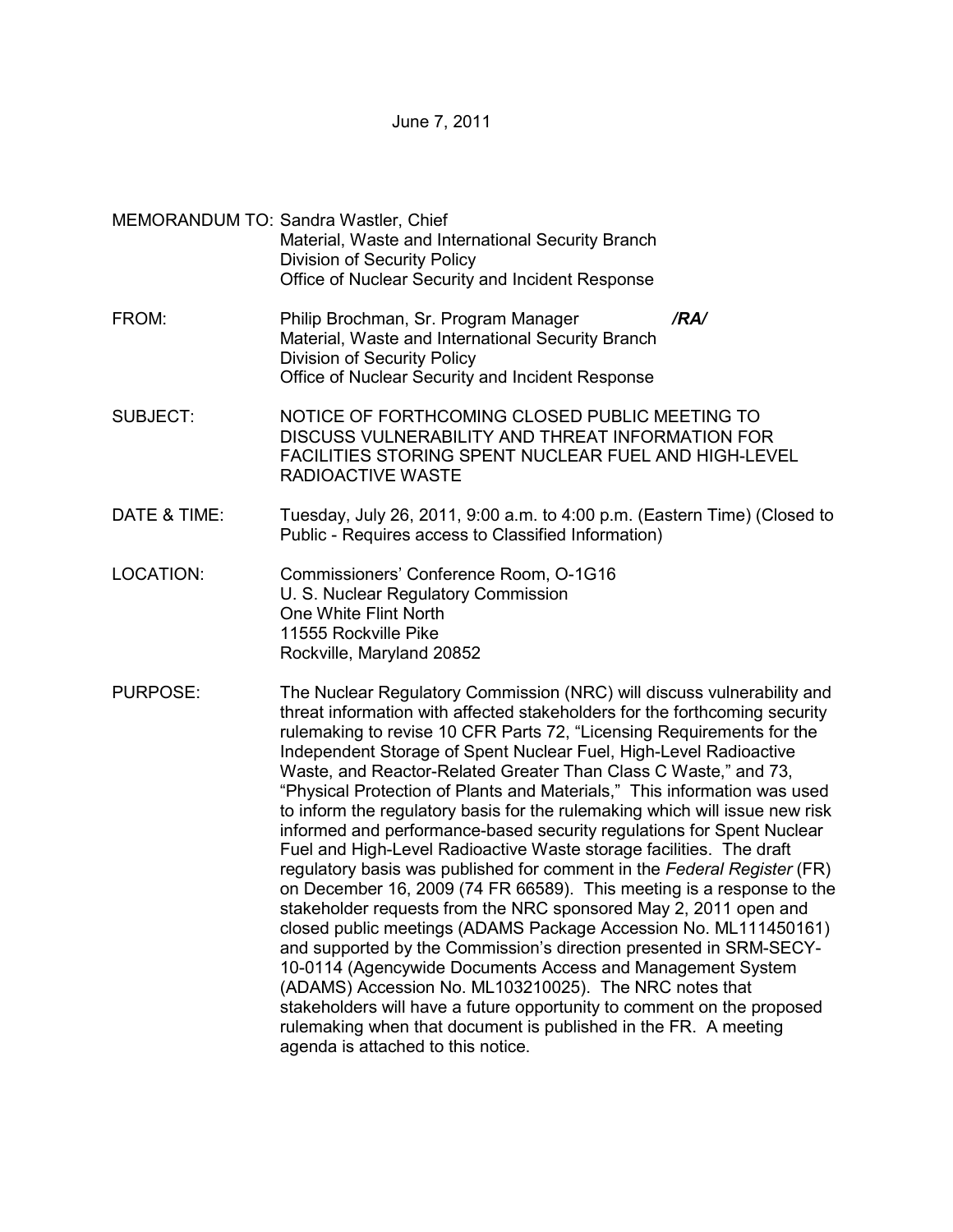| S. Wastler |  |
|------------|--|
|------------|--|

- CATEGORY: This is a CLOSED PUBLIC meeting<sup>1</sup> under exemptions 3.a and 3.b of the Commission's policy statement because of the discussion of classified information.
- PARTICIPANTS: NRC External Stakeholders

ADDITONAL

1

INFORMATION: You can access publicly available documents related to this notice using the following methods:

#### **NRC's Public Document Room (PDR):**

 The public may examine and have copied, for a fee, publicly available documents at the NRC's PDR, Public File Area O-1F21, One White Flint North, 11555 Rockville Pike, Rockville, Maryland 20852.

### **ADAMS:**

 Publicly available documents created or received at the NRC are available electronically at the NRC's Electronic Reading Room at http://www.nrc.gov/reading-rm/adams.html. From this page, the public can gain entry into ADAMS, which provides text and image files of NRC's public documents. If you do not have access to ADAMS or if there are problems in accessing the documents located in ADAMS, contact the NRC's PDR reference staff at 1-800-397-4209, 301-415-4737, or by e-mail to pdr.resource@nrc.gov.

#### **Federal Rulemaking Website:**

The draft regulatory basis, public comments, and supporting materials related to this notice can be found at http://www.regulations.gov by searching on Docket ID: **NRC-2009-0558.**

| <b>Relevant Documents</b>                                            | <b>PDR</b> | Web | <b>Electronic Reading</b><br>Room (ADAMS) |
|----------------------------------------------------------------------|------------|-----|-------------------------------------------|
| Draft Technical Basis, Revision 1<br>(December 2009) [NRC-2009-0558] | х          | Х   | ML093280743                               |
| Commission: SECY-10-0114 (August 26, 2010)                           | x          |     | ML101960614                               |
| Commission: SRM-SECY-10-0114 (November 16, 2010)                     | X          | X   | ML103210025                               |
| Commission: SECY-07-0148 (redacted)(August 28, 2007)                 | х          | X   | ML080030050                               |

<sup>1</sup> "Commission's Policy Statement on Enhancing Public Participation in NRC Meetings," (67 FR 36920), May 28, 2002.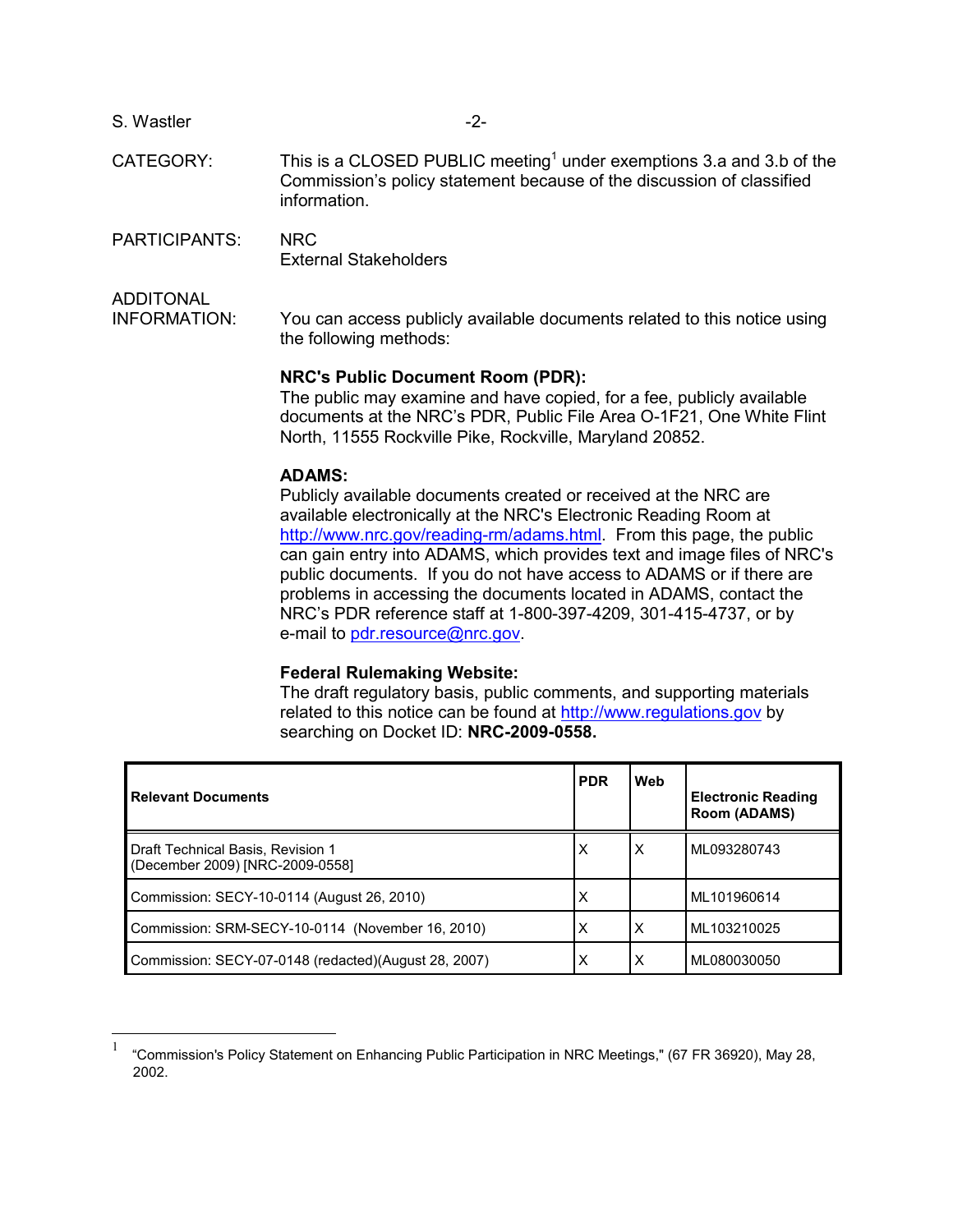| <b>Relevant Documents</b>                                     | <b>PDR</b> | Web | <b>Electronic Reading</b><br>Room (ADAMS) |
|---------------------------------------------------------------|------------|-----|-------------------------------------------|
| Commission: SRM-SECY-07-0148<br>(December 18, 2007)           | X          | X   | ML073530119                               |
| Public Meeting Notice for May 2, 2011 Meeting (March 30 2011) | X          |     | ML110880263                               |
| Meeting Summary Package for May 2, 2011 Meeting               | X          |     | ML111450161                               |

The NRC provides reasonable accommodations to individuals with disabilities where appropriate. If you need a reasonable accommodation to participate in this meeting (e.g., sign language), or need this meeting notice or other information from the meeting in another format, please notify the NRC meeting contact by July  $5<sup>th</sup>$  so that arrangements can be made.

All attendees must register with the NRC meeting contact by close of business on July 12, 2011. Attendees must provide their full name, company/organization, last four of social security number, phone number, acknowledgement of current access to Classified Information (minimum "L" clearance), and basis for need-to-know in order to verify that they are cleared for access to classified information.

No electronic devices are allowed in the Commissioners' Conference Room during the meeting, this includes cell phones, laptops, pagers, PDA's, etc. No food or drink is allowed in the Commissioners' Conference Room. All attendees are to use the One White Flint North temporary entrance located on Marinelli Street. The NRC is accessible to the White Flint Metro Station. Visitor parking near the NRC buildings is limited. Parking is available at the White Flint Metro Station using the Metro Smart Card.

ENCLOSURE: Meeting Agenda

**TECHNICAL** 

CONTACTS: Philip Brochman, NSIR/DSP 301-415-6557 Phil.Brochman@nrc.gov Susan Bagley, NSIR/DSP 301-415-2240 Susan.Bagley@nrc.gov

MEETING

CONTACT: Dennis Andrukat, NSIR/DSP 301-415-3561 Dennis.Andrukat@nrc.gov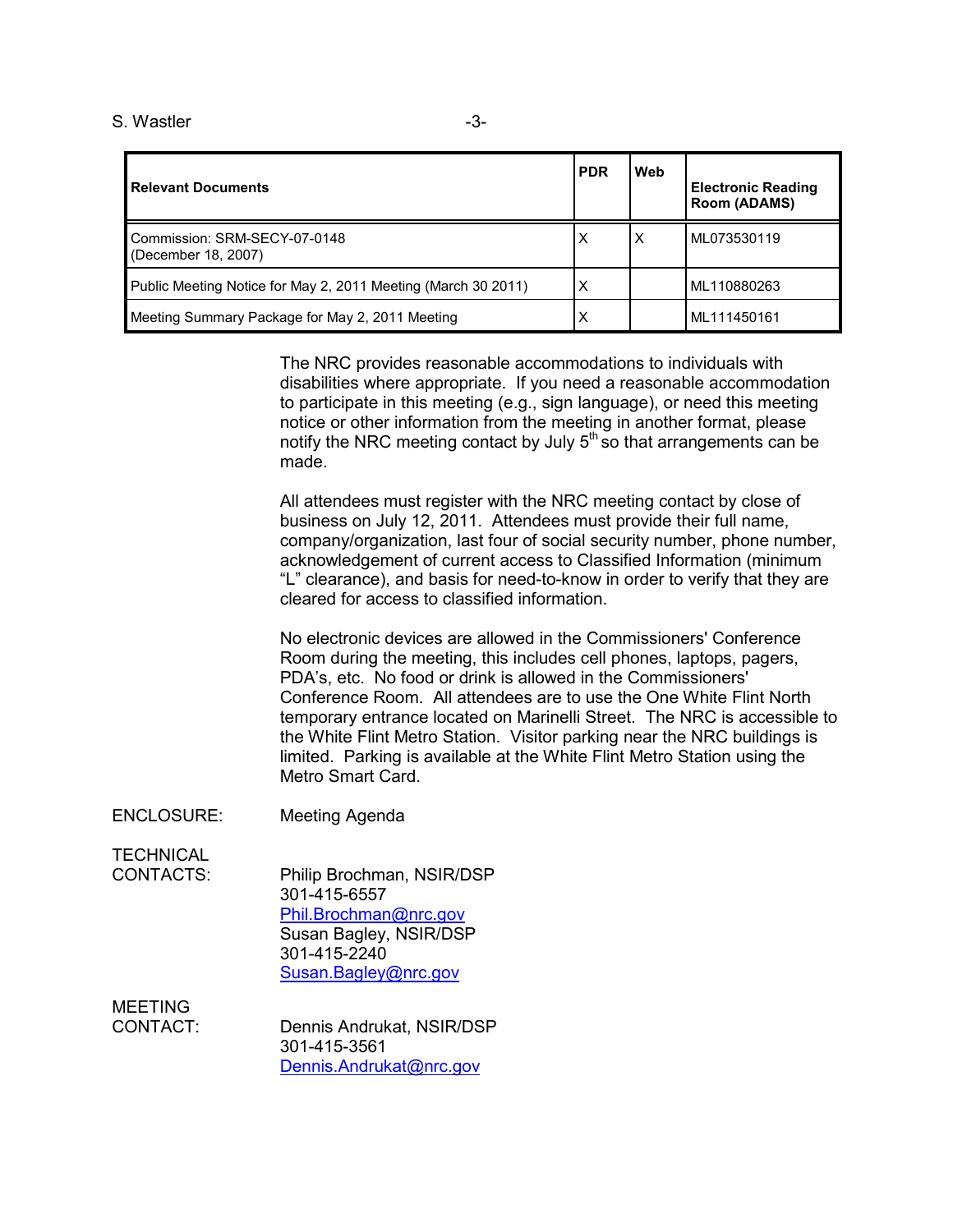S. Wastler  $-3$ -

| <b>Relevant Documents</b>                                         | <b>PDR</b> | Web | <b>Electronic Reading</b><br><b>Room (ADAMS)</b> |
|-------------------------------------------------------------------|------------|-----|--------------------------------------------------|
| Public Meeting Notice for May 2, 2011 Meeting<br>(March 30, 2011) |            |     | ML110880263                                      |
| Meeting Summary Package for May 2, 2011 Meeting                   |            |     | ML111450161                                      |

The NRC provides reasonable accommodations to individuals with disabilities where appropriate. If you need a reasonable accommodation to participate in this meeting (e.g., sign language), or need this meeting notice or other information from the meeting in another format, please notify the NRC meeting contact by July  $5<sup>th</sup>$  so that arrangements can be made.

All attendees must register with the NRC meeting contact by close of business on July 12, 2011. Attendees must provide their full name, company/organization, last four of social security number, phone number, acknowledgement of current access to Classified Information (minimum "L" clearance), and basis for need-to-know in order to verify that they are cleared for access to classified information.

No electronic devices are allowed in the Commissioners' Conference Room during the meeting, this includes cell phones, laptops, pagers, PDA's, etc. No food or drink is allowed in the Commissioners' Conference Room. All attendees are to use the One White Flint North temporary entrance located on Marinelli Street. The NRC is accessible to the White Flint Metro Station. Visitor parking near the NRC buildings is limited. Parking is available at the White Flint Metro Station using the Metro Smart Card.

ENCLOSURE: Meeting Agenda

**TECHNICAL** 

CONTACTS: Philip Brochman, NSIR/DSP 301-415-6557 Phil.Brochman@nrc.gov Susan Bagley, NSIR/DSP 301-415-2240 Susan.Bagley@nrc.gov

MEETING

CONTACT: Dennis Andrukat, NSIR/DSP 301-415-3561 Dennis.Andrukat@nrc.gov

#### **DISTRIBUTION:**

| RidsNsirDsp | HHarrington            | VOrdaz  |                 | <b>DPstrak</b> | RWharton  | SWastler       |
|-------------|------------------------|---------|-----------------|----------------|-----------|----------------|
| <b>PNMS</b> | PBrochman              | SBagley |                 | DAndrukat      | KMcDaniel | <b>DFenton</b> |
| VKerben     | <b>GSimpler TMasse</b> |         | DWeaver MLayton |                |           |                |

| ADAMS ACCESSION NO.: ML111510594 |  |
|----------------------------------|--|
|----------------------------------|--|

| <b>OFFICE</b> | NSIR/DSP/MWISB | NSIR/DSP/MWISB |
|---------------|----------------|----------------|
| <b>NAME</b>   | PBrochman      | SWastler       |
| <b>DATE</b>   | 06/06/11       | 6/7/2011       |
|               |                |                |

**OFFICIAL RECORD COPY**